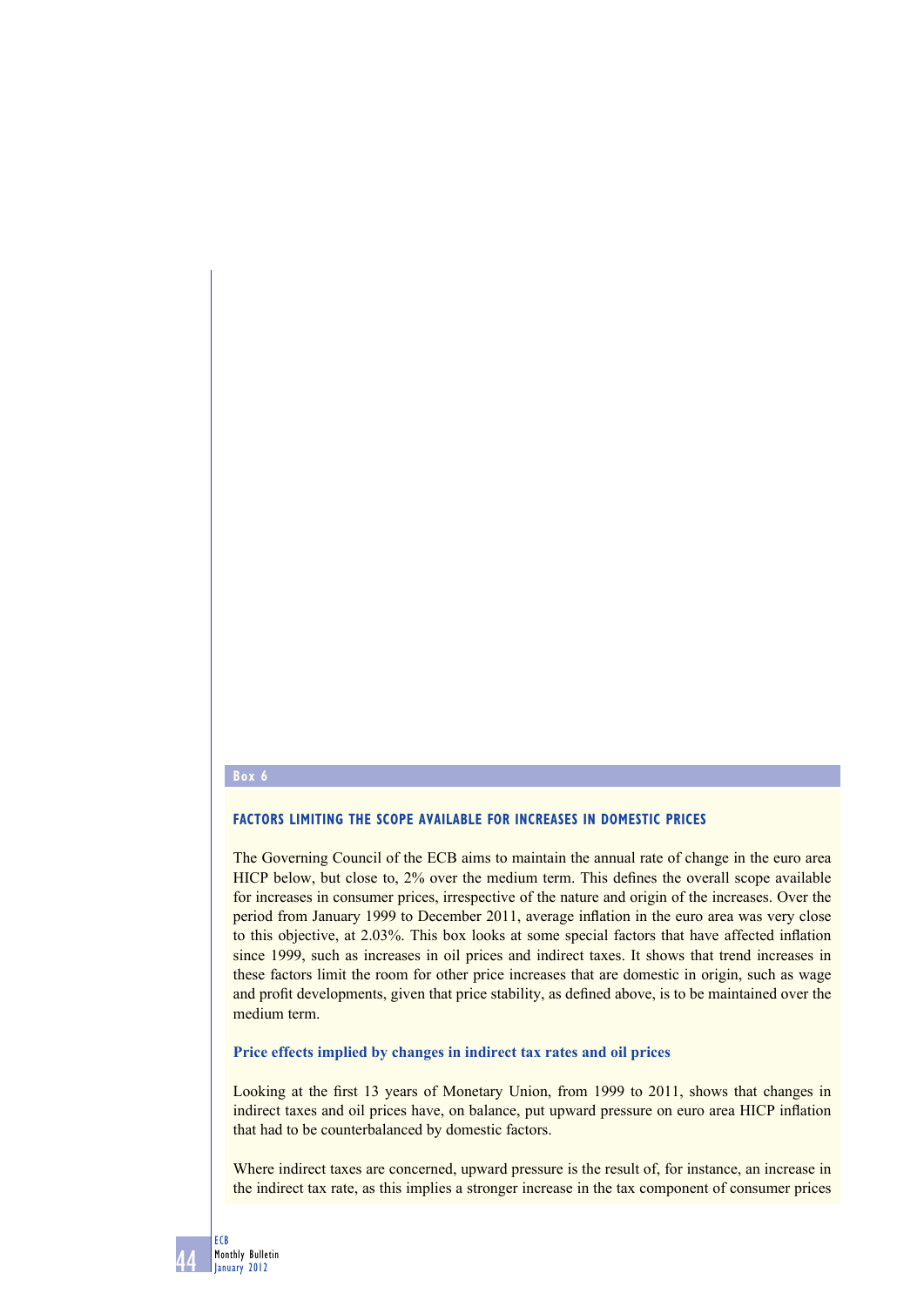Prices and costs

than in the pre-tax component. Calculated as the difference between HICP inflation and Eurostat's measure of HICP inflation at constant tax rates, the direct impact of indirect taxes averaged almost 0.2 percentage point per annum over the period under review.<sup>1</sup> The impact was almost always positive, with only a very short period of slightly negative values in early 2010 (see Chart A). Stronger than average price increases were also recorded for administered prices, i.e. prices which are set directly or influenced significantly by the government. These prices have increased, on average, by 2.5% per annum since 1999.

In the case of oil prices, the direct impact can be seen in consumer prices for liquid fuels almost immediately and, with some lag, also in consumer prices for gas and other sources of energy. One way of gauging the direct impact of oil price shocks is hence to look at the growth in overall consumer energy prices. In the period from 1999 to 2011, the annual growth rate of the energy component of the HICP averaged 5.2%, which is significantly above the average increase in the euro area



Notes: Data on the contribution of indirect taxes are not available before 2004 (see footnote 1). The last observation is that for the third quarter of 2011. It should be noted that the contributions of indirect taxes and energy prices are not strictly separable, because the latter already include some impact from indirect taxation.

HICP. The indirect effects that oil price shocks have on consumer prices via higher energy input costs along the production chain have exerted further upward pressure on overall euro area HICP inflation, but such effects are more difficult to quantify.<sup>2</sup>

### **Implications for domestic price and wage-setting**

The price effects discussed above reflect claims of governments and commodity producing countries on the value added of the euro area economy. These claims reduce the room available for wages and profits to grow in line with price stability. The simple quantifications above suggest that in the period from 1999 to 2011, around half a percentage point of an average rate of HICP inflation of 2.0% was de facto absorbed by increases in both government-induced prices and oil prices, and was thereby unavailable for domestic income growth.3

<sup>1</sup> HICP infl ation at constant tax rates (HICP-CT), as published by Eurostat, is only available as of 2004. The average impact of taxes over the period from 2004 to 2010 was 0.15 percentage point (see the box entitled "Gauging the impact of indirect taxation on euro area inflation", *Monthly Bulletin*, ECB, March 2011). Estimates for the whole period from 1999 to 2010 suggest a somewhat higher average contribution of 0.2 percentage point. This also corresponds more closely to the average contribution of indirect taxes of 0.2 percentage point to the growth in the GDP deflator in that period.

<sup>2</sup> The estimation of indirect effects is subject to considerable uncertainties. Eurosystem staff computations put the indirect effect of a 10% increase in oil prices on HICP inflation in the euro area in the range 0.1-0.3 percentage point. There is also some evidence of a reduced impact over time, perhaps stemming from the lower energy intensity of economic activity. See Table 12 in Task Force of the Monetary Policy Committee of the ESCB, "Energy markets and the euro area macroeconomy", *Occasional Paper Series*, No 113, ECB, June 2010, p.76.

<sup>3</sup> Around half a percentage point roughly sums up the following impacts: i) less than 0.20 percentage point from indirect taxes (see also note 2 in Chart A); ii) 0.05 percentage point from growth in administered prices in excess of 2.0%; iii) 0.33 percentage point from growth in energy prices in excess of 2.0%; and iv) 0.15 percentage point from indirect effects of oil prices (see footnote 2 above).